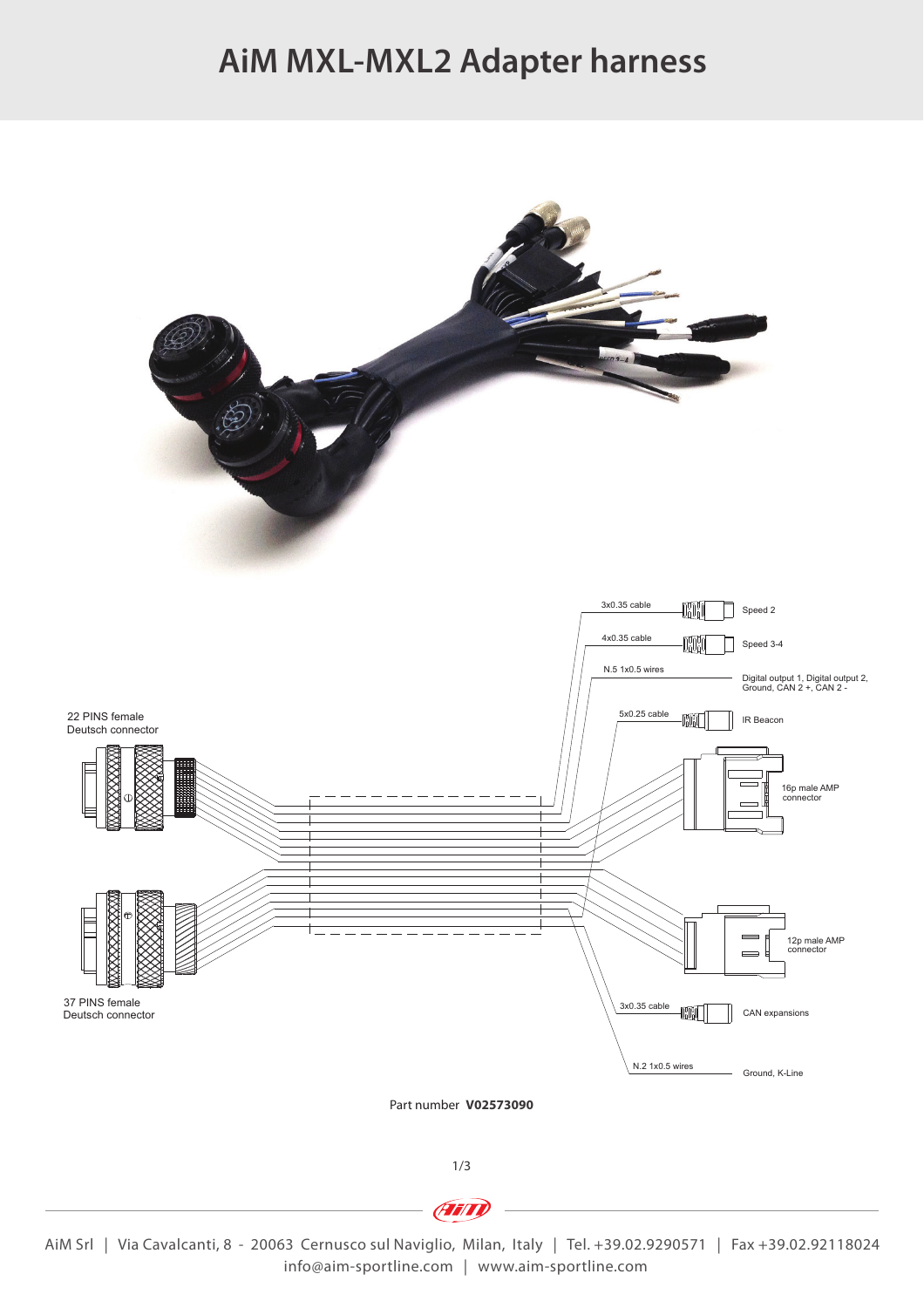### **AiM MXL-MXL2 Adapter harness**



contact insertion view Deutsch connector 37 PINS female

|                         |                                         | <b>DEUTSCH - AMP connections</b> |                      |                    |
|-------------------------|-----------------------------------------|----------------------------------|----------------------|--------------------|
| Deutsch 37P conn<br>PIN | Deutsch 22P conn   AMP 16P conn.<br>PIN | PIN                              | AMP 12P conn.<br>PIN | Channel            |
| $\mathfrak{p}$          |                                         |                                  | 1                    | GND                |
| 1                       |                                         |                                  | $\mathfrak{p}$       | 9-15V Power in     |
| 9                       |                                         |                                  | 3                    | can1-ECU           |
| 8                       |                                         |                                  | $\overline{4}$       | can1+ ECU          |
|                         | 21                                      |                                  | 5                    | <b>RS232TX</b>     |
|                         | 22                                      |                                  | 6                    | <b>RS232RX</b>     |
| 13                      |                                         |                                  | $\overline{7}$       | USB <sub>D</sub> - |
| 15                      |                                         |                                  | 8                    | rpm                |
| 21                      |                                         |                                  |                      |                    |
| 24                      |                                         |                                  | 9                    | +Vbatt             |
| 32                      |                                         |                                  |                      |                    |
| 14                      |                                         |                                  | 10                   | GND                |
| 20                      |                                         |                                  |                      |                    |
|                         | 8                                       |                                  | 11                   | +Vbatt             |
|                         | 3                                       |                                  |                      |                    |
| 19                      |                                         |                                  | 12                   | Speed 1            |
| 34                      |                                         | 1                                |                      | Ain 4              |
| 33                      |                                         | $\overline{2}$                   |                      | $+Vref$            |
| 31                      |                                         | 3                                |                      | GND                |
| 30                      |                                         | $\overline{4}$                   |                      | Ain 3              |

10 9 Ain 8<br>10 10 USB D+

7 | 11 | GND

1 16 | Ain 5

9 14 +Vref

> 6 5 2

|                                      |                                          | Deutsch 37P - binder 712 fem. 4p connections |                            |                                                   |           |                |                                              |                     |
|--------------------------------------|------------------------------------------|----------------------------------------------|----------------------------|---------------------------------------------------|-----------|----------------|----------------------------------------------|---------------------|
| Deutsch 37P conn<br>PIN              | cable<br>Color                           | binder 712<br>PIN                            | cable type                 | Channel                                           |           | label          |                                              |                     |
| 16<br>17<br>18                       | N <sub>C</sub><br>black<br>blue<br>white | 1<br>2<br>3<br>4                             | 3x0.35mmg                  | N <sub>C</sub><br>GND<br>V battery<br>optical lap |           | Lap            |                                              |                     |
|                                      |                                          |                                              |                            |                                                   |           |                |                                              |                     |
|                                      |                                          | Deutsch 37P - binder 712 fem. 5p connections |                            |                                                   |           |                |                                              |                     |
| Deutsch 37P conn<br>PIN              | cable<br>Color                           | binder 712<br>PIN                            | cable type                 | Channel                                           |           | label          |                                              |                     |
| 3<br>4<br>5<br>6                     | white<br>black<br>red<br>blue            | 1<br>$\overline{c}$<br>3<br>4                | 5x0.25mmg                  | CAN+ exp<br>GND<br>V battery<br>CAN-exp           |           | Exp            |                                              |                     |
| 7                                    | orange                                   | 5                                            |                            | V hext                                            |           |                |                                              |                     |
|                                      |                                          | Deutsch 22P - binder 719 fem. 4p connections |                            |                                                   |           |                |                                              |                     |
| Deutsch 22P conn<br>PIN              | cable<br>Color                           | binder 712<br>PIN                            | cable type                 | Channel                                           |           | label          |                                              |                     |
| 11<br>12<br>13                       | white<br>black<br>blue<br><b>NC</b>      | 1<br>$\overline{2}$<br>3<br>4                | 3x0.35mmg                  | Speed 2<br>GND<br>V battery<br>NC.                | speed 2   |                |                                              |                     |
| 14<br>12<br>13<br>15                 | white<br>black<br>red<br>blue            | 1<br>$\overline{2}$<br>3<br>4                | 4x0.35mmg                  | Speed 3<br>GND<br>V battery<br>Speed 4            | speed 3-4 |                |                                              |                     |
| Deutsch 22P - free wires connections |                                          |                                              |                            |                                                   |           |                | Deutsch 37P - free wires connections         |                     |
| Deutsch 22P conn<br>PIN              | cable<br>Color                           | cable type                                   | label                      | Deutsch 37P conn<br>PIN                           |           | cable<br>Color | cable type                                   | label               |
| 19<br>20                             | white<br>blue                            | 1x0.5mm <sub>q</sub><br>1x0.5mm <sub>a</sub> | Dout1<br>Dout <sub>2</sub> | 10<br>11                                          |           | black<br>blue  | 1x0.5mm <sub>a</sub><br>1x0.5mm <sub>a</sub> | GND<br><b>Kline</b> |

ெ

1x0.5mmq 1x0.5mmq 1x0.5mmq GND

5P binder 712 female connector (solder wires view)

 $\overline{a}$ 5 2 1  $\sqrt{3}$ 

CAN2+ CAN2-

| Deutsch 37P - free wires connections |                |                                  |              |  |  |  |  |
|--------------------------------------|----------------|----------------------------------|--------------|--|--|--|--|
| Deutsch 37P conn<br>PIN              | cable<br>Color | cable type                       | label        |  |  |  |  |
| 10                                   | black<br>blue  | 1x0.5mmq<br>1x0.5mm <sub>a</sub> | GND<br>Kline |  |  |  |  |

contact insertion view Deutsch connector 22 PINS female



contact insertion view AMP connector



Ain 2 +Vref GND Ain 1

Ain 7 Ain 6 GND

contact insertion view AMP connector



connector (solder wires view)



connector (solder wires view)

2/3

**Ain** 

17 16 18 black white blue

AiM Srl | Via Cavalcanti, 8 - 20063 Cernusco sul Naviglio, Milan, Italy | Tel. +39.02.9290571 | Fax +39.02.92118024 info@aim-sportline.com | www.aim-sportline.com